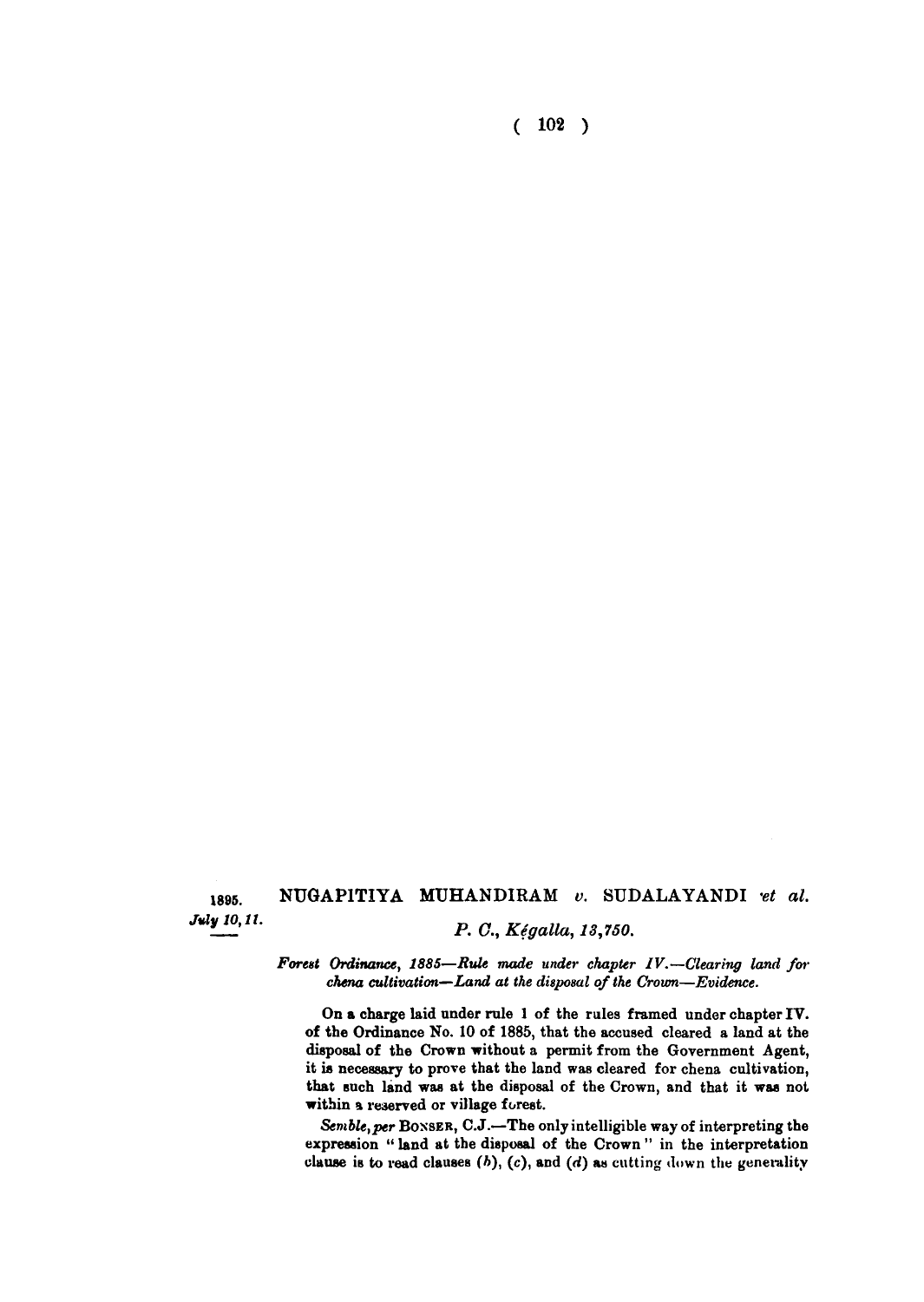**of the definition given in clause (a), so that the meaning of that expret- 1895. sion would appear to be all forest, waste, unoccupied, or uncultivated land, which has not been expressly granted away by the Crown (clause ft), or in respect of which the Crown has not waived its right by issuing its certificate of no claim (clause c), or which has not been registered a temple land (clause** *d).* 

THE plaint charged the accused with unlawfully and wilfully, and without obtaining the permission of the Government **and without obtaining the permission of the Government Agent of the Province of Sabaragamuwa or of the Assistant Government Agent of Kegalla, clearing or causing to be cleared for chena cultivation the land called Galpilleheressa, being a land at the disposal of the Crown, and not included in a reserved or village forest, in breach of rule 1 of the rules framed under chapter IV. of the Ordinance No. 10 of 1885, &c.** 

**Rule 1 (published in the** *Gazette* **of 22nd March, 1889) was as follows : " No land at the disposal of the Crown shall be cleared " for chena cultivation without a permit from the Government " Agent," &c.** 

**After evidence heard for complainant and the accused, the Police Magistrate found both the accused guilty of " clearing a " land at the disposal of the Crown, to wit, Galpilleheressa, for " chena cultivation without a permit," &c, and sentenced them to a fine of Rs. 30 and Rs. 5 respectively.** 

## **The accused appealed.**

*Bawa,* **for appellant, contended (1) that rule No. 1, upon which the conviction was founded, was** *ultra vires* **of section 41 (a), for while the rule provided against " clearing for chena cultivation," the Ordinance empowered the making of rules for only regulating or prohibiting the cutting of or setting fire to chenas ; (2) that there was no evidence that the land which had been cleared was not included in a reserved or village forest; and (3) that there was no evidence that the appellant had himself committed the offence complained of.** 

*Rdmandthan, S.-G.,* **for the Crown : The terms of rule 1 are practically the same as the terms of section 41 (o). " Clear- " ing for chena cultivation " involves the operation of " cutting " and " setting fire" to chenas, and as the** *Gazette* **which published the rule sets forth that rule 1 and certain other rules following it were made under section 41, the words " clearing for chena cultivation " should be taken to mean cutting and setting fire to the chena named in the plaint. Rule 1 is therefore** *intra vires.* **[BONSER , C.J.—But is the land " at the disposal of the «• Crown ? "] Yes, because it is proved that it was forest before the**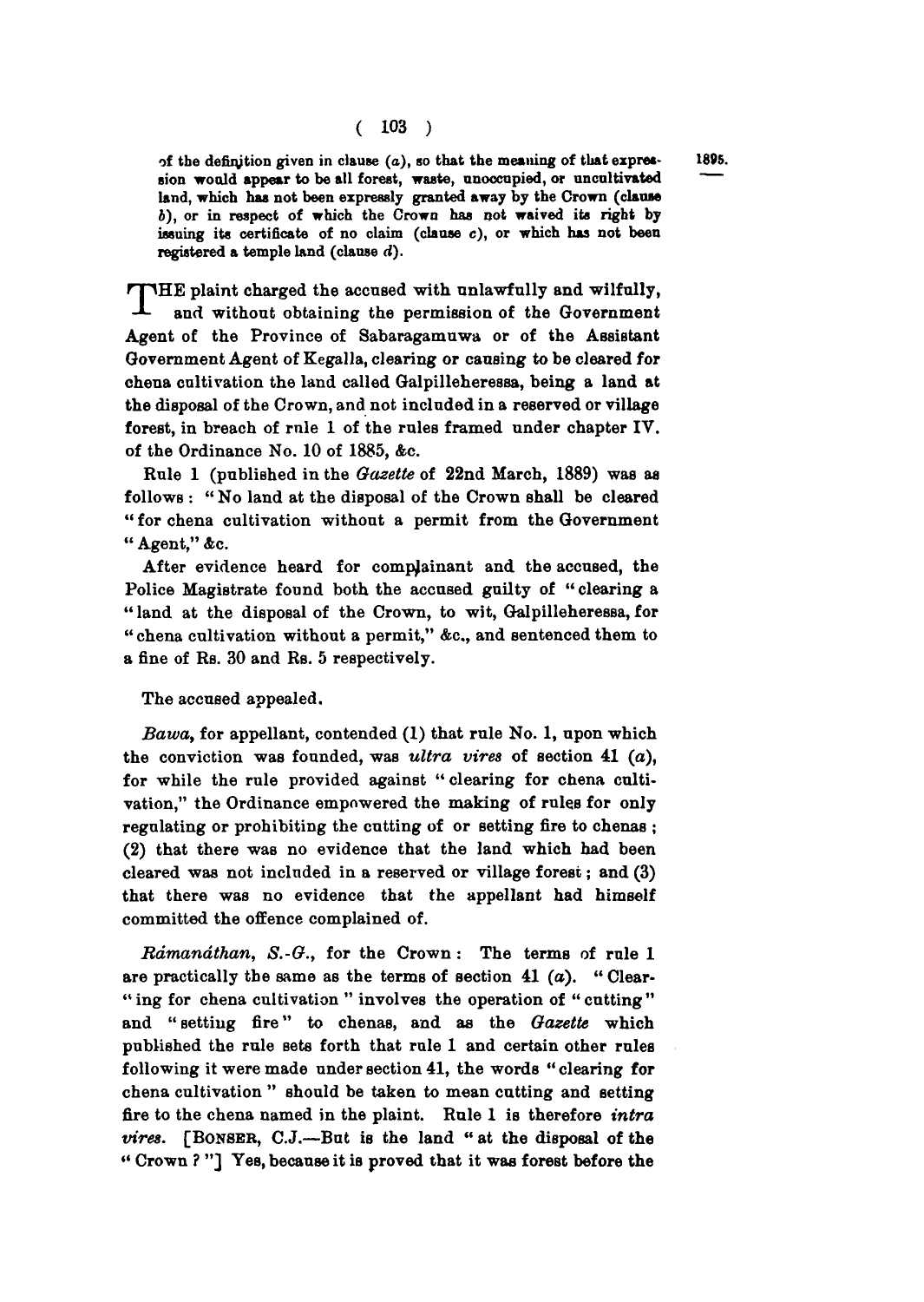**189S. accused cut the trees standing on the land. It most be admitted that no evidence has been laid before the Court that the land in question was not included in a reserved or village forest. Mr. Justice Withers, in 8,926, Police Court, Nuwara Eliya, decided on 19th March last** *(New Law Reports, p. 73),* **held that such evidence was necessary, but he allowed the Crown an opportunity to supply the deficiency at a further hearing which he ordered. The Crown should be given a similar opportunity in the present case. [BONSER , C.J.—Ought you not also to prove that the land in question is one " in respect of which no person has acquired any " right by written grant or lease made by or on behalf of the British, " Dutch, or native Governments, and duly registered as required " by law " ; or one " in respect of which no person has acquired a "right as against the Crown by the issue to him of any certificate " of no claim by the Crown under Ordinance No. 12 of 1840 or " No. 1 of 1841" ; or one " not registered as temple lands under " Ordinance No. 10 of 1856 ?" These appear to be qualifications of the expression " land at the disposal of the Crown."] The definition of that expression has not been so construed before. What appears as** *(b), (c),* **and** *(d)* **in the definition clause, and what has just been interpreted as qualifications of** *(a),* **have always been read as different classes of lands, and not as narrowing the purview of** *(a).*  **[BONSER , C.J.—Take** *(d),* **and the definition would run as follows:**  "Land at the disposal of the Crown means all land ........ not **" registered as temple lands under Ordinance No. 10 of 1856." Could the Crown claim the house in which you are residing as land at the disposal of the Crown, because it was not registered as a temple land ? Or take** *(c),* **and the definition would run as follows : " Land at the disposal of the Crown means all land " in respect of which no person has acquired a right as against the " Crown by the issue to him of any certificate of no claim by the " Crown," &c. Would this entitle the Crown to claim your residence as land at its disposal, because you have not acquired it under the certificate mentioned ?] In neither case could the Crown claim my residence, as my title to it rests on a Crown grant, which falls within** *(b).* **The intention of the Legislature was to describe four classes of lands as comprehended in the expression " land at the " disposal of the Crown." That intention has been inartistically expressed, being open to the** *reductio ad absurdum* **interpretation suggested. But that difficulty arises only when the clause is read too literally. On the other hand, it is impossible to construe**  " (d) " as a qualification or cutting down of " $(a)$ " without **adding many new words to "** *(d)."* 

**BONSER , C.J,—I admit that difficulty.**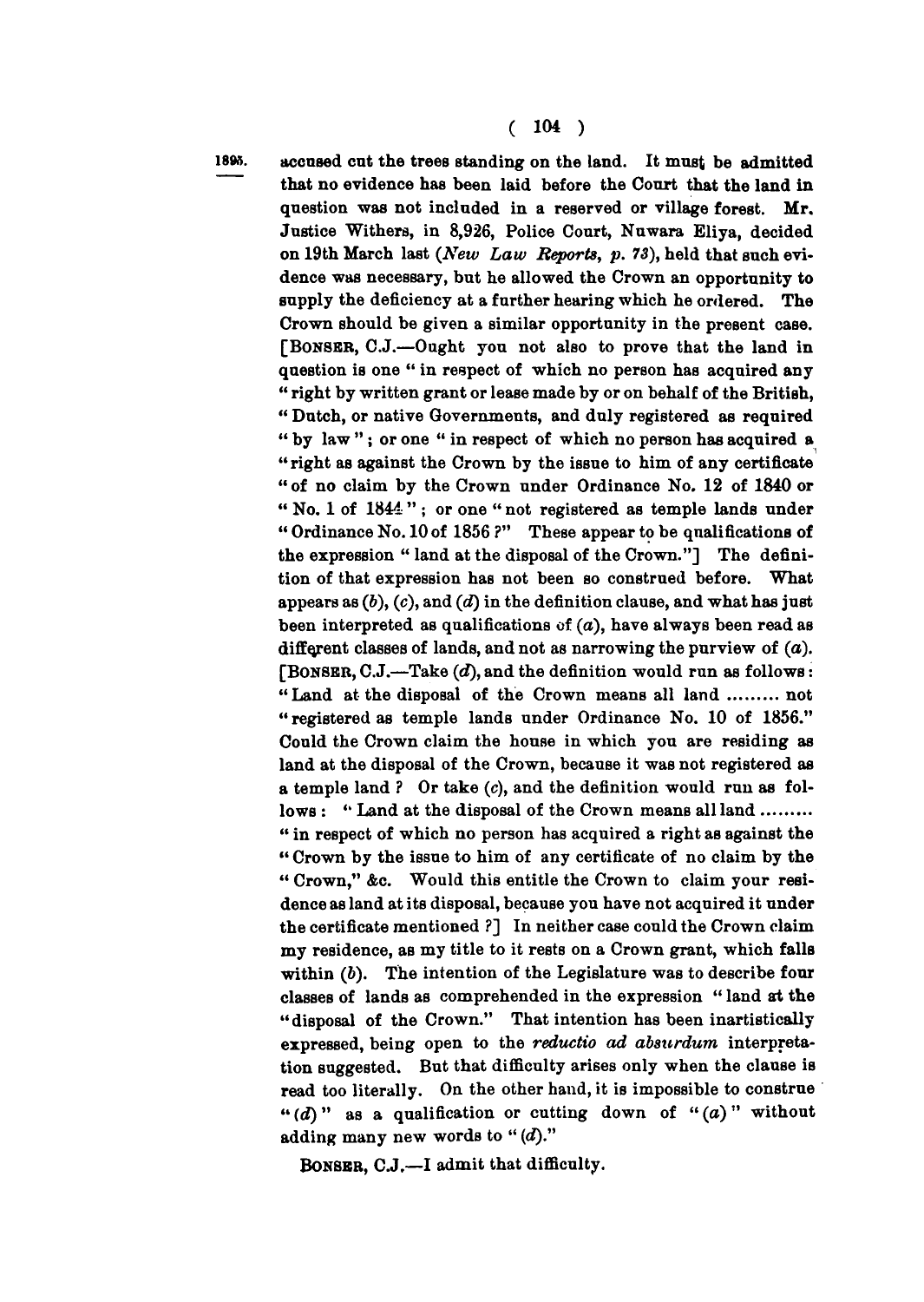*Rdmanathan.***—Grammatically, then, the interpretation of the 1896. Court is inconclusive in regard to the theory that (b), (c), and (d) are qualifications of (a). By the word "means" the Legislature meant " includes," so that the definition would run as follows : " Land at the disposal of the Crown includes the different classes " of lands mentioned in (a), (6), (c), and** *(d)."* **[BONSER, C.J.—It has been held that " includes " signifies " has the following meanings in addition to its popular meaning,"** *13 L. R., Q. B., 195J]* **It is submitted that " means " here signifies " includes " in its ordinary sense. But is it necessary to decide this question in the present case ? If the Court holds that (6), (c), and** *(d)* **are qualifications of** *(a),* **it is submitted that the onus of proving the negative facts contemplated by (6), (c), and (d) does not lie on the Crown. There is evidence on record to show that the first accused ordered the clearing of the land.** 

**11th July, 1895. BONSKR , C.J.—** 

**In this case the appellants were found guilty of "clearing a land " at the disposal of the Crown, to wit, Galpilleheressa, for chena " cultivation, without a permit from the Government Agent of " the Province or the Assistant Agent of the district, in breach " of rule 1 of the rules framed under chapter IV. of Ordinance " No. 10 of 1885, as prescribed by the Government Agent of the " Province and approved by the Governor, with the advice of the " Executive Council, published in** *Gazette* **No. 4,915 of March 22, "1889, and thereby committing an offence punishable under " section 42 of Ordinance No. 10 of 1885," and the first appellant was sentenced to pay a fine of Rs. 30, or in default to undergo one month's simple imprisonment, and the second appellant was fined Rs. 5.** 

**The first appellant is the owner of a tea estate near Undugoda, and he has recently cleared some land, on which forest trees were growing, which adjoined his estate. The second appellant was a contractor whom the first appellant employed to clear the land in question. There is no evidence as to the purpose for which the land was cleared, except that one of the witnesses for the prosecution stated that when he inspected the land the first accused was opening up a road. It appears from the evidence that the accused's land is planted with tea, and one might assume that the adjoining land was cleared by him to be used for a similar purpose. As 1 said before, there is no evidence which points to** 

**VOL . I.** p

*l i -*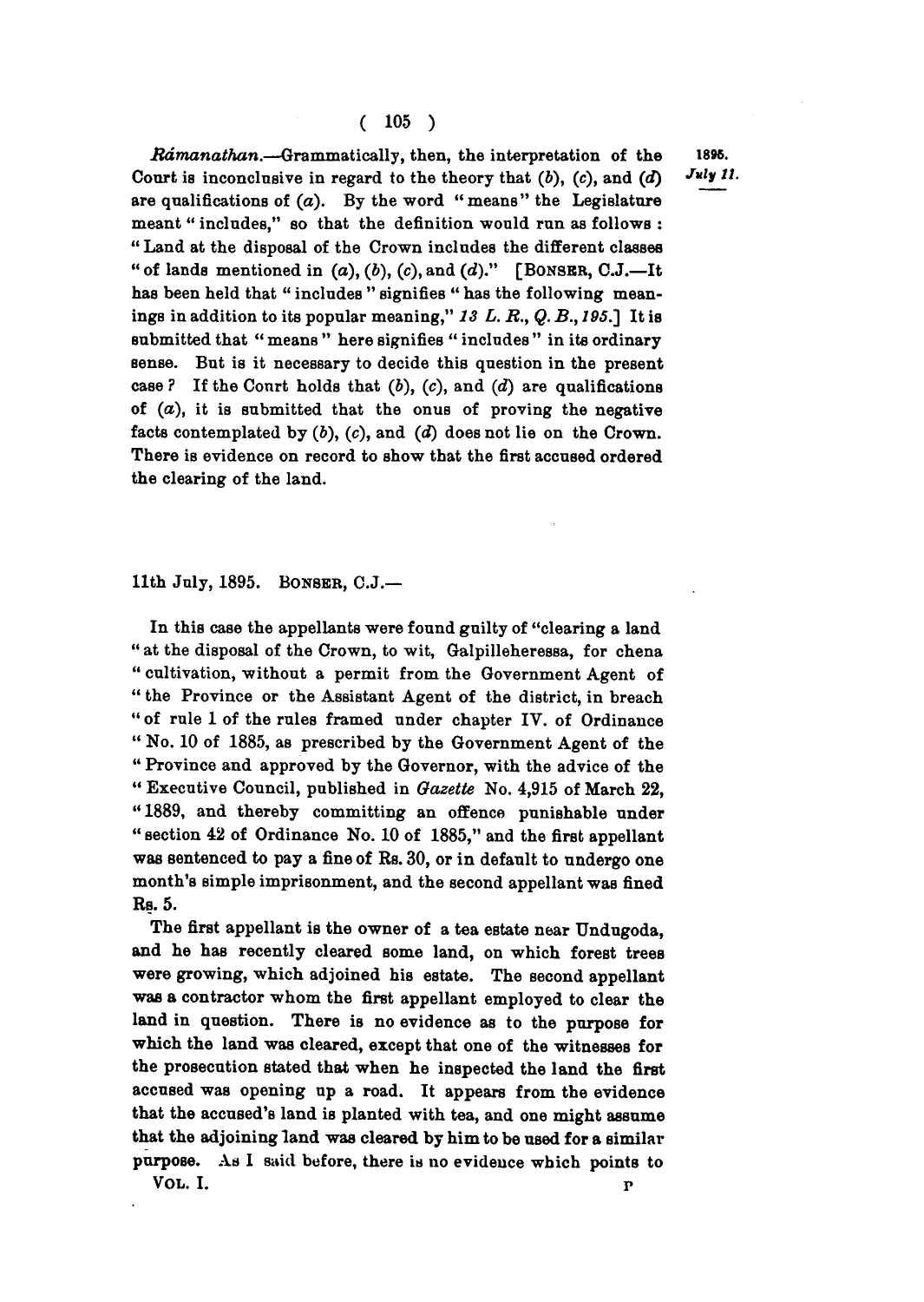1895. the purpose for which the land was cleared, except to be used for **July 11. a** road. Now, what the regulation which he is charged with in-*My ll.* **» road. Now, what the regulation whloh he It charged with in-**Boxens, C.J. fringing forbids is " clearing land at the disposal of the Orown for *"chena cultivation"* **Therefore, the purpose for which the clearing Is made is part of the offence. Clearing by itself without a permit is not made an offence by any rule; it is clearing for a particular purpose, and that purpose not having been proved here the oonvlction oannot be supported.** 

> **The Solicitor-General, who appeared to support the oonviotion, admitted that it oould not be supported owing to another difficulty, and that was, that there was no evidence that the land oleared was not within a reserved forest, for if it was within a reserved forest the regulations would not apply. But there was another ^ difficulty, namely, that it is not proved that this land was land at the disposal of the Orown. Section 3 of Ordinanoe No. 10 of 1885 defines the expression " land at the disposal of the Orown " to mean all land, and then there Is a dash and four clauses, eaoh headed by a letter. The Solicitor-General said that the land in question came within clause (a) of the definition, as being land which, under Ordinanoe No. 18 of 1840, section 6, was presumed to be the property of the Orown until the contrary be proved; in other words, that it was forest, waste, unocoupied, or uncultivated land; and he further contended that these clauses (a), (6), (c), and** *(d)*  **were to be considered independently, and that it was sufficient if you found any land that answered the description given in any one of those clauses. But it appears to me that that is an impossible interpretation of the clauses. Apply that interpretation to clause** *(d).* **If that clause is to be read independently, the seotion would read—" land at the disposal of the Orown " means all land not registered as temple land under Ordinance No. 10 of 1856. Now, it is a well-known principle of interpretation that where the word " means " is used in an interpretation Ordinanoe it signifies that the word defined is to have that meaning, and no other. The result, therefore, would be that, onoe you found land was not registered aB temple land, it was for the purpose of that Ordinanoe**  "land at the disposal of the Crown." That is an impossible **interpretation. In the same way take olause (c), and we arrive at an equally absurd result if we interpret that independently, for then we should have a definition of " land at the disposal of the Orown" aB referring to "all land in respeot of which no person has " acquired a right as against the Orown by the issue to him of a " certificate of no claim by the Orown under Ordinance No. 12 of " 1840 or No. 1 of 1844." It seems to me that the only way of readlug the Interpretation clause, so as to make intelligible sense, is to**